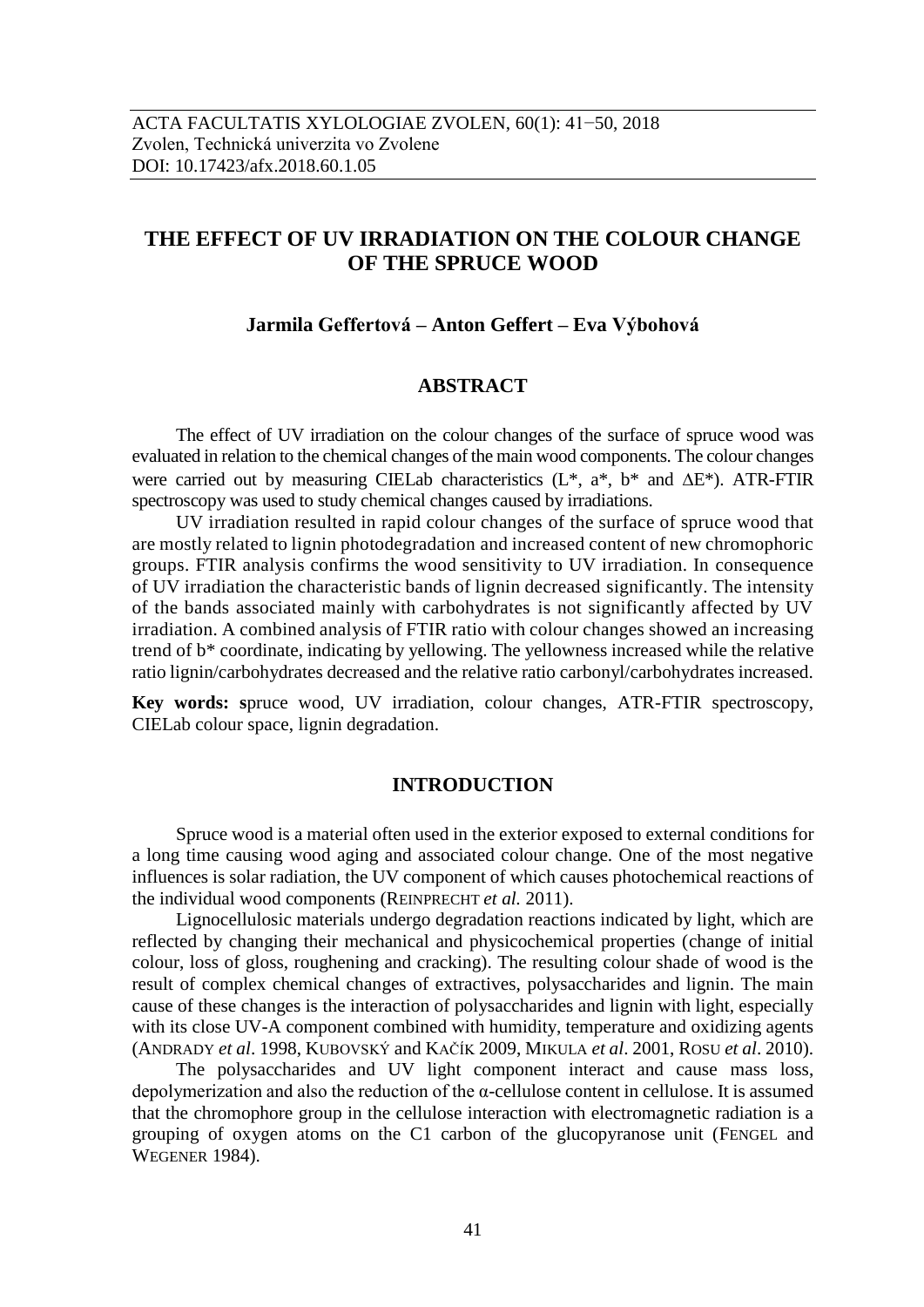Lignin plays an important role in the degradation of polysaccharides, because it indicates secondary photodegradation reactions of the other components by energy transfer from excited α-carbonyl groups to the environment. The aldehyde and primary alcoholic groups of reducing cellulose terminal units are simultaneously oxidized by the action of light on wood in the presence of oxygen. Lignin undergoes the interaction with its UV component  $(\lambda 180-300 \text{ nm})$  at light exposure. A particular site of absorption of UV radiation is phenolic hydroxyl groups, aromatic nuclei, unsaturated bonds and carbonyl groups. α-carbonyls and  $\pi$ -bonds in the side chains of phenyl propane units have the ability to transmit absorbed energy quantum (photon) to less stable bonds in the immediate vicinity and cause them homolytic cleavage (FENGEL and WEGENER 1984, HON 2001, TIMAR *et al*. 2016).

Due to the low ability of UV and the visible component of daylight to penetrate heavy materials, primary changes occur only to a depth of several tens of nanometers. Secondary changes to wood components continue to distant areas up to a depth of 0.15 mm (FENGEL and WEGENER 1984).

The aim of the paper was to evaluate the colour changes on the surface of spruce wood caused by UV radiation and to characterize them in relation to the chemical changes of the main components of wood.

# **MATERIAL AND METHODS**

The untreated spruce wood without defects, i.e. without knots, resin canals, biological damage or other defects was used for the experiments in which the main components of the wood were determined by standard chemical processes: cellulose content by the Kürschner-Hoffer and Seifert method, holocellulose content according to Wise, lignin content by the Klason method (KAČÍK and SOLÁR 2000, MELCER *et al*. 1976), and the content of extractives with ethanol-toluene (T 204 os-76).

Samples of spruce wood with dimension of  $100 \times 100 \times 20$  mm were used to monitor colour changes depending on the time of exposure to UV radiation.

The stability of selected wood characteristics on light was monitored by modified method STN 50 0376 (Paper Testing. Light Fastness of Paper). The distance of samples from the UV radiation source was  $20 \pm 2$  cm.

Wood samples were exposed to intense UV radiation for 2.5 hours. To monitor the rate of change, the UV irradiation time was changed to 30, 60, 90, 120 and 150 minutes. Brightness of irradiated wood samples was determined by a device Leukometer and surface colour was determined using the colour reader CR-10 defined by the coordinates of the CIELab colour space  $(L^*, a^*, b^*)$  and is evenly perceptible over a wide range of colours (ISO 11664-4:2008 en, HRČKA 2013, DZURENDA 2018). Colour parameters  $(L^*, a^*, b^*$  and brightness) of each sample were measured 10-times and total colour difference  $\Delta E^*$  was determined by the equation:

$$
\Delta E^* = \sqrt{\left(L_2^* - L_1^*\right)^2 + \left(a_2^* - a_1^*\right)^2 + \left(b_2^* - b_1^*\right)^2}
$$
\n(1)

 $(L_2^* - L_1^*)$  change the value of the white-black coordinate (lightness)

 $(a_2^* - a_1^*)$  change the value of the green-red coordinate

 $(b_2^* - b_1^*)$  change the value of the blue-yellow coordinate.

The surface of the spruce samples was subsequently analysed by the ATR-FTIR technique and the chemical changes of the main components on the surface of the wood were characterized by evaluating the obtained spectral records.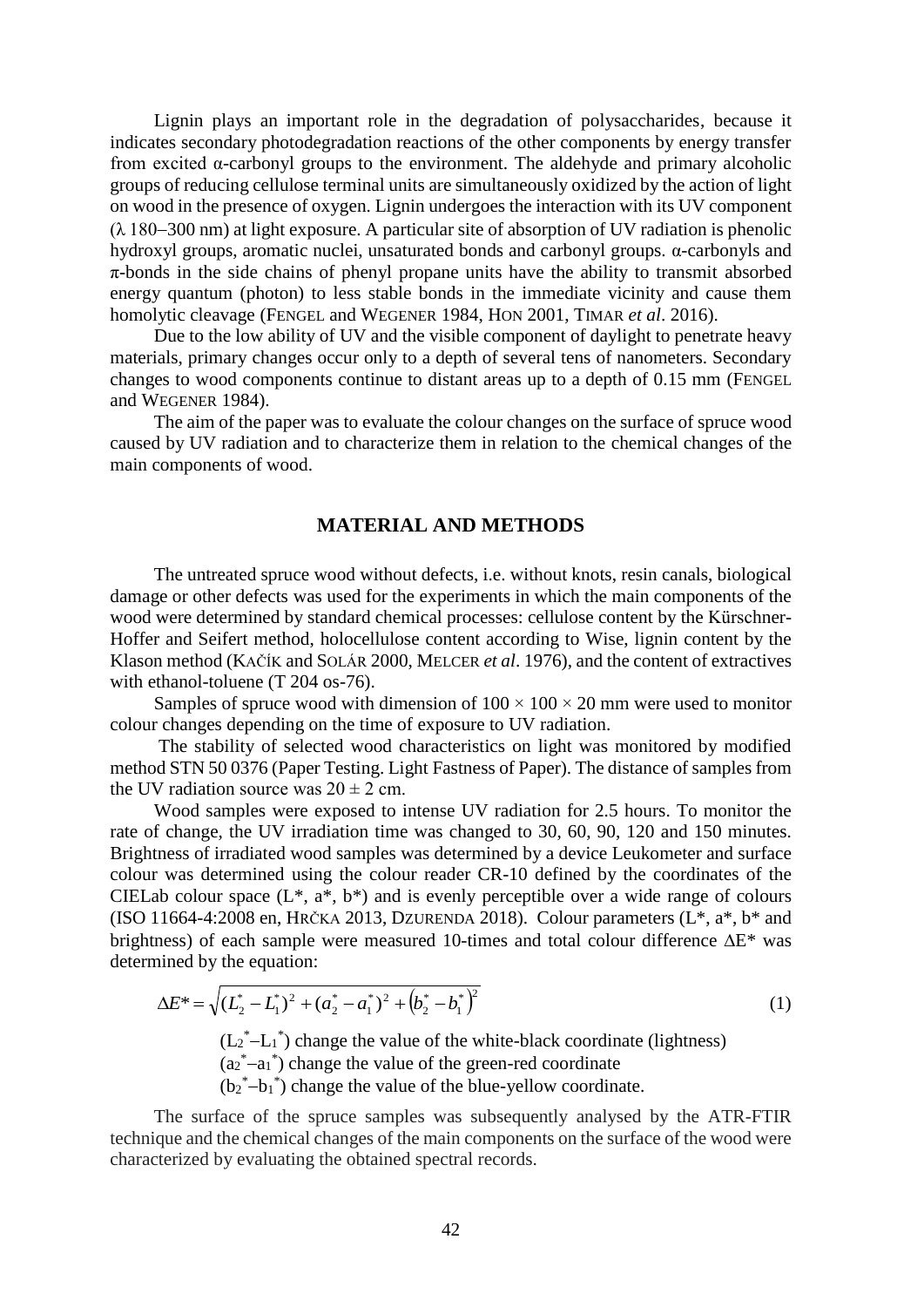Fourier transform-infrared (FTIR) spectroscopy measurements were carried out using a Nicolet iS10 FTIR spectrometer equipped with Smart iTR attenuated total reflectance (ATR) sampling accessory with diamond crystal (Thermo Fisher Scientific). The resolution was set at 4 cm<sup>-1</sup>, 32 scans were recorded for each analysis and the wavenumber range was from 4000 cm<sup>-1</sup> to 650 cm<sup>-1</sup>. Six analyses were performed on six locations per sample, the average spectra from obtained spectra were created for each sample. The evaluating of spectra using the OMNIC 8.0 software (Thermo Fisher Scientific) was performed.

#### **RESULTS AND DISCUSSION**

The chemical composition values of the investigated spruce wood compliant with the data reported by the authors (BLAŽEJ *et al.* 1975, FENGEL and WEGENER 1984) are shown in Table 1. The observed differences can be explained by differences in the procedures used in the chemical composition of the analysed samples as well.

| Content       |                  | <b>Sawdust</b> | <b>Fengel and Wegener 1984</b> | Blažej et al. 1975 |
|---------------|------------------|----------------|--------------------------------|--------------------|
|               |                  | (%)            | (%)                            | (%)                |
| Extractives   |                  | 1.0            | 2.0                            |                    |
| Holocellulose |                  | 77.8           | 80.9                           | 73.2               |
| Cellulose     | Kürschner-Hoffer | 50.0           | 46.0                           |                    |
|               | Seifert          | 45.7           |                                | (45.6)             |
| Lignin        |                  | 26.5           | 27.3                           | 26.                |

**Tab. 1 Chemical composition of spruce wood.**

The colour changes on the spruce wood surface by UV irradiation are shown in Fig. 1.



**Fig. 1 Colour changes on the spruce wood surface during the exposure to UV irradiation (a - exposed surface, b - unexposed surface).**

Course changes in brightness on the spruce wood surface by UV irradiation is shown in Fig. 2. The decrease in brightness values is evident from 8.4% to 15.1%, depending on irradiation time.

Brightness values measured on the surface of original spruce wood samples ranged from 55.5% to 53.9% MgO. During the exposure to UV irradiation, the brightness of the spruce wood surface was unevenly reduced. The rate of decrease in brightness was highest in the first 30 minutes of irradiation (8.4% MgO). During 150 minutes of wood irradiation, the average rate of decline of brightness was only 3% of MgO in 30 minutes.

Reduction in the brightness, the colour change of the spruce wood surface can be characterized more objectively by the coordinates of the CIELab colour space.

Darkening of the spruce wood surface by the influence of UV irradiation and the acquisition of yellowish orange shades of the different intensity is associated with a shift of coordinates  $L^*$ ,  $a^*$  and  $b^*$  in the colour space, wherein the lightness  $L^*$  is black and white coordinate, a\* is the red and green coordinate and b\* is blue and yellow coordinate of the colour space.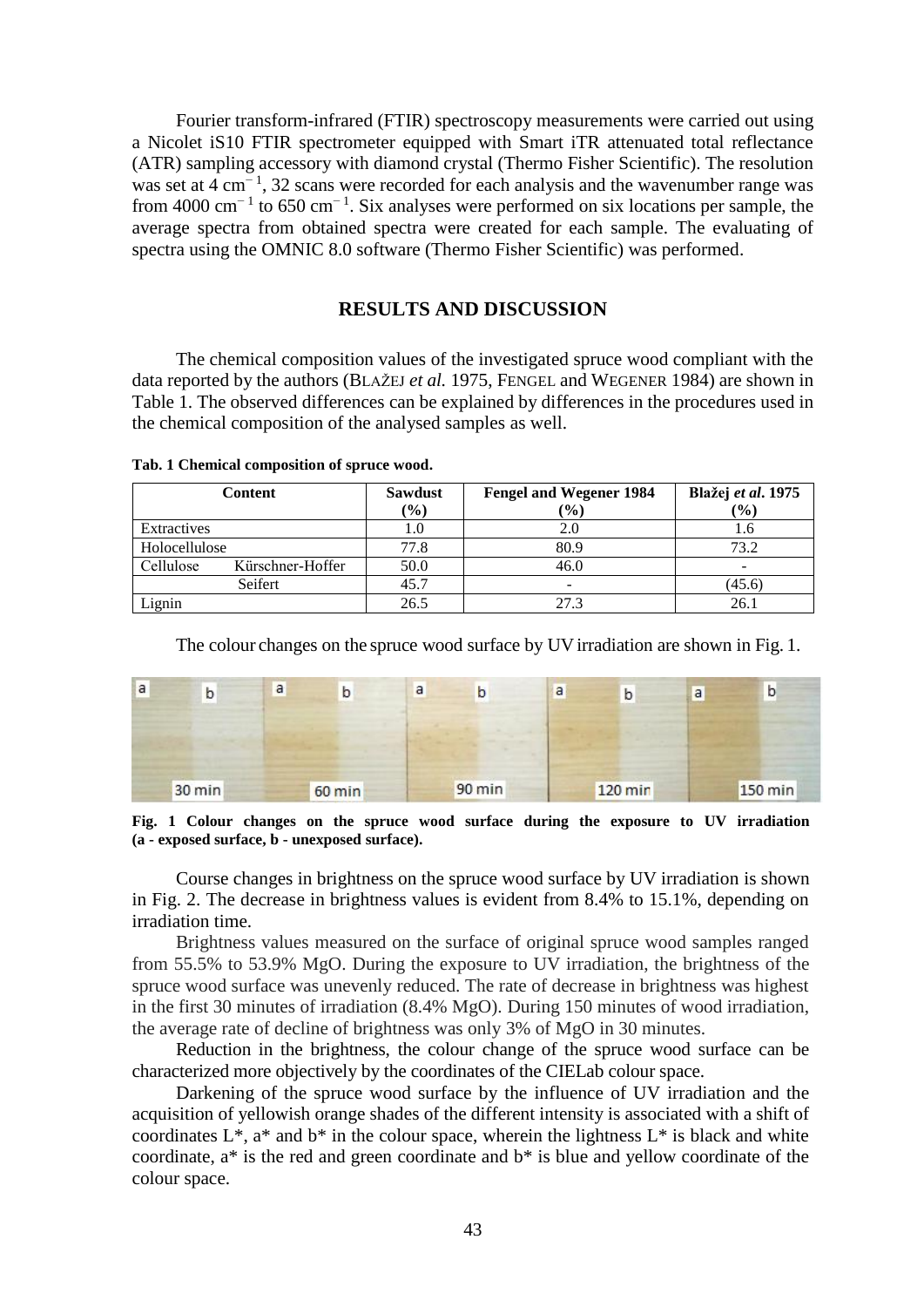

**Fig. 2 Changes of the brightness and its fastness on the spruce wood surface by UV irradiation.**





**Fig. 3 Changes of colour characteristics a\*, b\* of the colour space by UV irradiation.**

It can be concluded that coordinate a\* under the impact of UV irradiation in the whole the monitored range shifted slightly to the red region of the colour space. This shift represents an increase of its original value from 2.6 to 3.6.

The blue-yellow coordinate  $b^*$  moved to the yellow of the colour space during UV irradiation. It moved from the original average value of 17.3 to 28.4 after 150 minutes of UV irradiation, which is more than 1.6 times of the original value of this coordinate. The biggest change in b\* coordinate was recorded after the first time interval (30 minutes) and represented the whole shift more than 52%.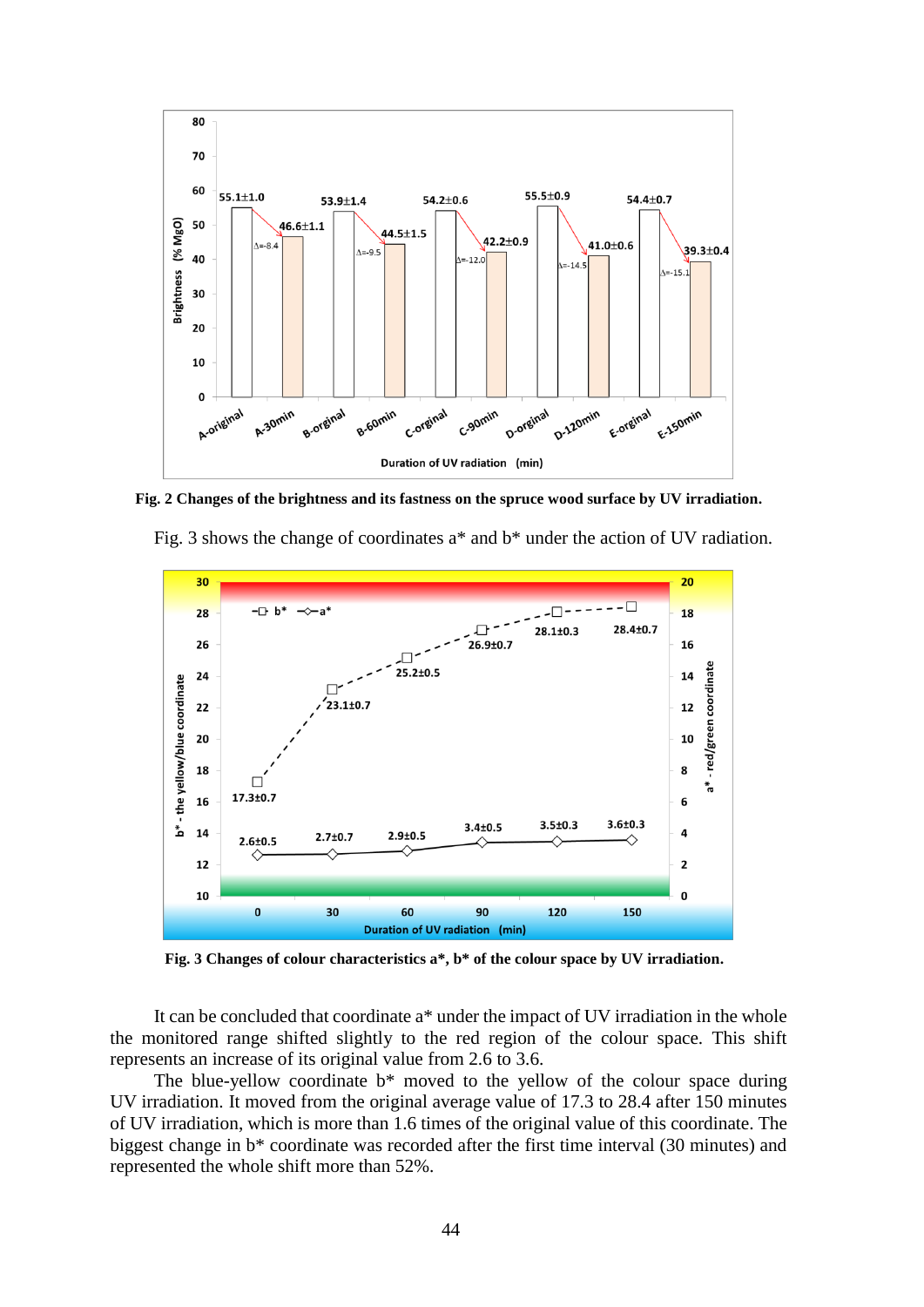The yellowing of lignocellulosic materials and wood surfaces indicates the modification of lignin and holocellulose (HON 2001, MÜLLER *et al.* 2003, KUBOVSKÝ *et al.* 2016).

According to TIMAR *et al*. (2016), the combined analysis of ATR-FTIR results with CIELab measurements showed only slight trend in case of yellowness, which was associated with lignin degradation, but none for redness, associated mostly with wood extractives (TIMAR *et al*. 2016).

The role of extractives in determining of natural wood colour and highly influencing the light fastness of wood were demonstrated by CHANG *et al*. (2010a, b). Wood extractives can act as UV absorbers, scavenge free radicals and undergo photooxidation reactions retarding photodegradation of lignin/wood. Experiments on non-extracted and extracted wood samples showed that on extracted wood the derivatives responsible for colour change were mainly derived from lignin, whereas extractives were the major component responsible for the generation of such derivatives non- extracted wood surface (CHANG *et al*. 2010a, b).

The three-dimensional diagram in Fig. 4 demonstrates the changes and shifting in colour coordinates  $L^*$ ,  $a^*$  and  $b^*$  of the spruce wood surface due to UV irradiation more clearly.



**Fig. 4 Changes of colour characteristics L\*, a\*, b\* of the colour space by UV irradiation.**

The third coordinate of the CIELab colour space is the lightness  $-L^*$ . The average value of lightness L of the original spruce wood surface was 82.0 and during 150 minutes of UV irradiation it decreased to 77.0, which represented 9.1% decrease in this characteristic. The largest reduction in L\* was observed after the first time interval (30 minutes) of UV irradiation and from the overall change in lightness it amounted 62.0%. The measured values of the colour coordinates  $L^*$ ,  $a^*$  and  $b^*$  are well in line with the values given by ŠOMŠÁK *et al.* (2015).

KUBOVSKÝ and URGELA (2004) consider the colour difference  $\Delta E^*$  to be a parameter of the fundamental importance, because the total colour difference reflects the changes in all three coordinates of the colour space due to the colour of the original sample.

Fig. 5 shows the overall colour differences after individual time intervals of UV irradiation, moreover it is also showed that highest change  $\Delta E^*$  is in the first 30 minutes of UV radiation.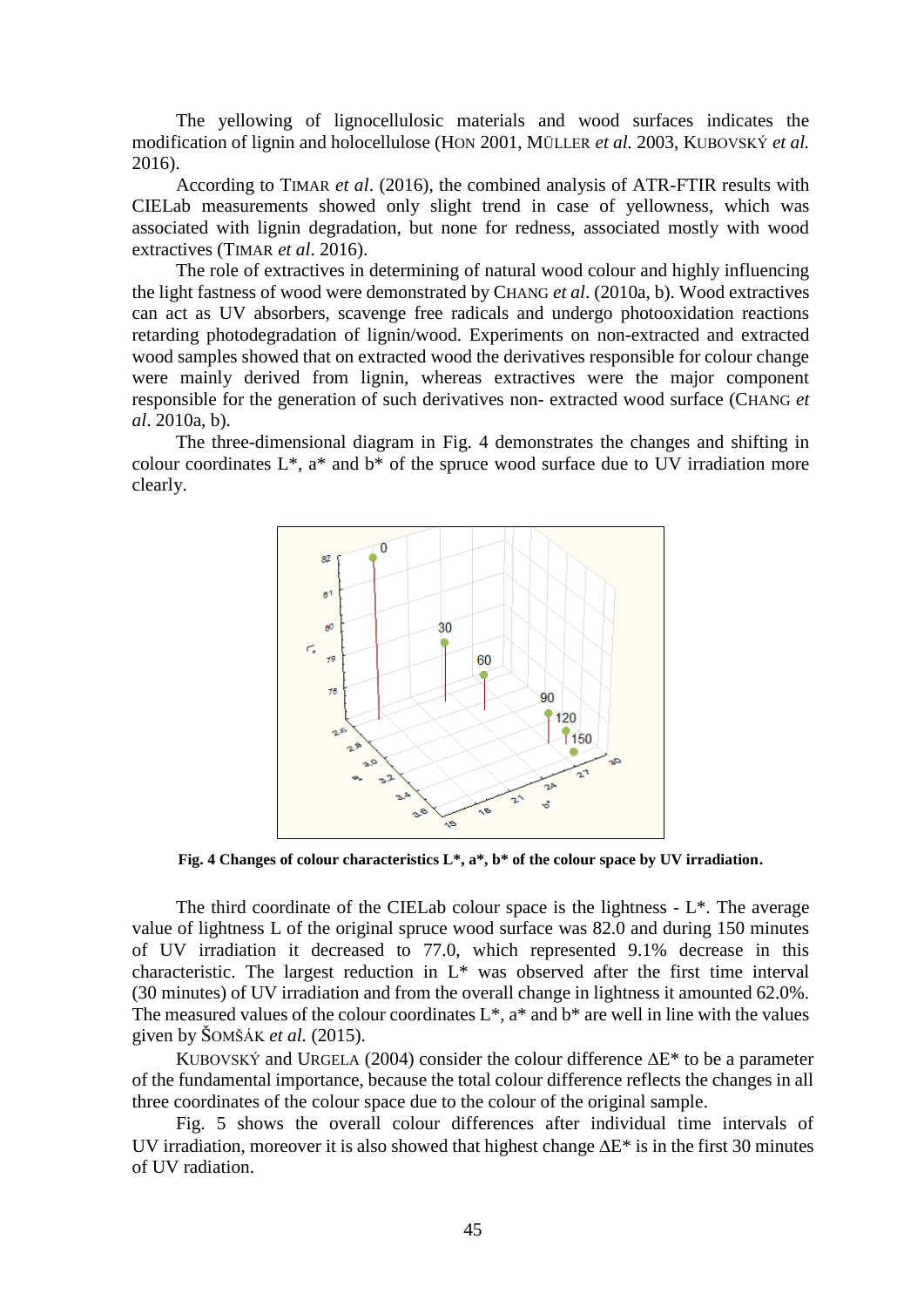

Fig. 5 Changes of the colour difference  $\Delta E^*$  by UV irradiation.

The degree of colouring of the spruce wood surface may be evaluated on the basis of the following scale (ALLEGRETTI *et al*. 2009):

| 1. | $0.2 < \Delta E^*$     | not visible difference                               |
|----|------------------------|------------------------------------------------------|
| 2. | $0.2 < \Delta E^* < 2$ | small difference                                     |
| 3. | $2 < \Delta E^* < 3$   | colour difference visible with high quality screen   |
| 4. | $3 < \Delta E^* < 6$   | colour difference visible with medium quality screen |
| 5. | $6 < \Delta E^* < 12$  | high colour difference                               |
| 6. | $AE^* > 12$            | difference colours                                   |
|    |                        |                                                      |

A colour difference  $\Delta E^*$  reached the value of 12.3 after UV irradiation for 150 minutes, while the values of the colour difference above the value of 12 can be described as different colours. In the first time interval it was observed a high colour difference ( $\Delta E^* = 6.7$ ), next changes of  $\Delta E^*$  ranged from 0.4 to 1.9 between individual time intervals and they fit into the range  $0.2 < \Delta E^* < 2$ , which is defined as small difference.

FTIR analysis confirms the wood sensitivity to UV irradiation. Since the change caused by UV irradiation appears in a thin surface layer, the ATR technique is a very appropriate method for its study. The most specific chemical changes associated with the UV irradiation were visible in the "fingerprint region" (1800–800 cm<sup>-1</sup>). The ATR-FTIR spectra of original and irradiated spruce wood in this wavenumber range are shown in Fig. 6.

The wavenumbers of the most representative bands are marked. Band assignment was made according to the references (COLOM *et al*. 2003, HON 2001, MÜLLER *et al*. 2003, PANDEY and PITMAN 2003). The absorption band at 1736 cm<sup>-1</sup> is the C=O stretch in non-conjugated ketones, acetyl or carboxylic acid and in ester groups. The C=O stretch of conjugated or aromatic ketones absorbs below  $1700 \text{ cm}^{-1}$  and can be seen as shoulders in the spectra. Following three bands are characteristic for lignin:  $1605 \text{ cm}^{-1}$  (aromatic skeletal vibration of lignin plus C=O stretching),  $1509 \text{ cm}^{-1}$  (aromatic skeletal vibration of lignin),  $1461 \text{ cm}^{-1}$  (aromatic CH deformation and asymmetric bending of CH<sub>3</sub> in lignin). Lignin contributes also to other peaks identifiable in the spectra, as follows: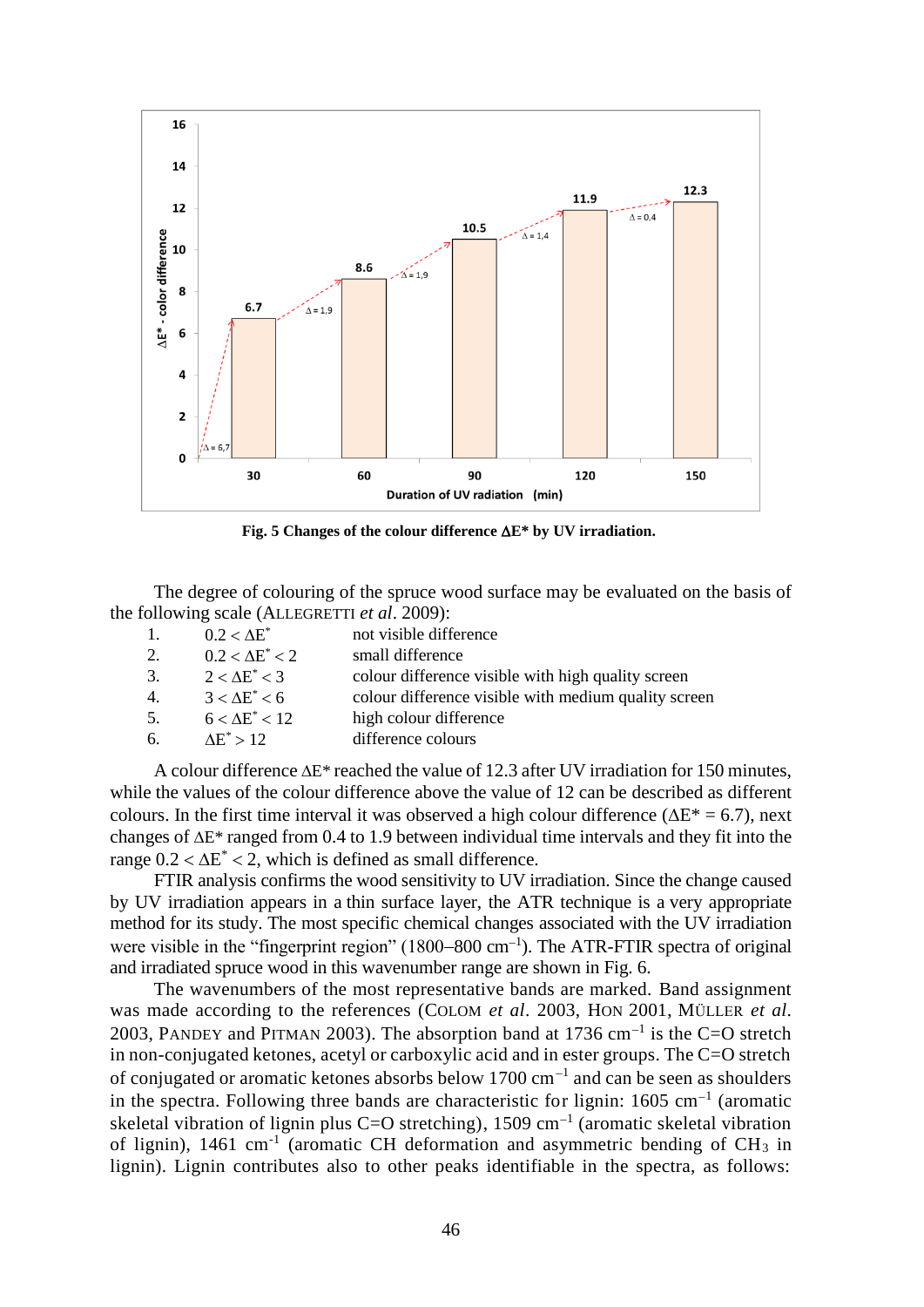1422  $cm^{-1}$  (C-H deformation in lignin and carbohydrates; CH<sub>2</sub> bending in cellulose), 1263 cm<sup>-1</sup> (C-O stretch in lignin ring in guaiacyl units), and 1104 cm<sup>-1</sup> (aromatic skeletal vibration and C-O stretch). Other bands are assigned to polysaccharides:  $1369 \text{ cm}^{-1}$  (C-H in-plane deformation for polysaccharides),  $1334 \text{ cm}^{-1}$  (OH in plane bending in cellulose),  $1316 \text{ cm}^{-1}$  (CH<sub>2</sub> wagging in cellulose),  $1156 \text{ cm}^{-1}$  (C-O-C asymmetric bridge in cellulose and hemicellulose), 1051 cm<sup>-1</sup> (C-O vibration in cellulose and hemicellulose), 1028 cm<sup>-1</sup> (C-O vibration in cellulose and hemicellulose), and 897 cm-1 (C-H deformation in cellulose).



**Fig. 6 Comparative FTIR spectra of the surface of UV irradiated (150 min) and original spruce wood in the "fingerprint region".**

Clear differences can be detected in the intensity of several absorption bands. In consequence of UV irradiation the characteristic bands of lignin (1605, 1509, 1461 and 1263 cm<sup>-1</sup>) significantly decreased. The degradation of lignin is evident already for 30 minutes of irradiation. According to COLOM *et al*. (2003), the evolution of the lignin loss depending on irradiation time is best followed by the absorbance ratio  $A_{1509}/A_{1316}$ (Fig. 7).

Following UV irradiation for 150 minutes, the ratio of intensities  $A_{1509}/A_{1316}$ decreased down to 56% of its original value. According to Liu *et al.* (2016), a slight increase and better differentiation of the absorption band at  $1156 \text{ cm}^{-1}$  (C-O-C asymmetric bridge stretching vibration in cellulose and hemicelluloses) is also possibly explained by surface delignification. The increasing of absorbance at  $1736 \text{ cm}^{-1}$  and simultaneous broadening of this band indicate that during the UV irradiation new and different carbonyl-containing chromophores are formed (LIU *et al*. 2016). COLOM *et al*. (2003) reported that they are derived mainly from lignin. The formation of carbonyl bands proves the photoinduced oxidation of the wood surfaces (MÜLLER *et al*. 2003).

In contrast to lignin, the intensities of the bands associated mainly with carbohydrates (1369, 1334, 1316 cm<sup>-1</sup>) are not significantly affected by UV irradiation. In addition, the ratio of intensities  $A_{1334}/A_{1316}$ , which can be used to monitor the degradation process, does not show significant changes.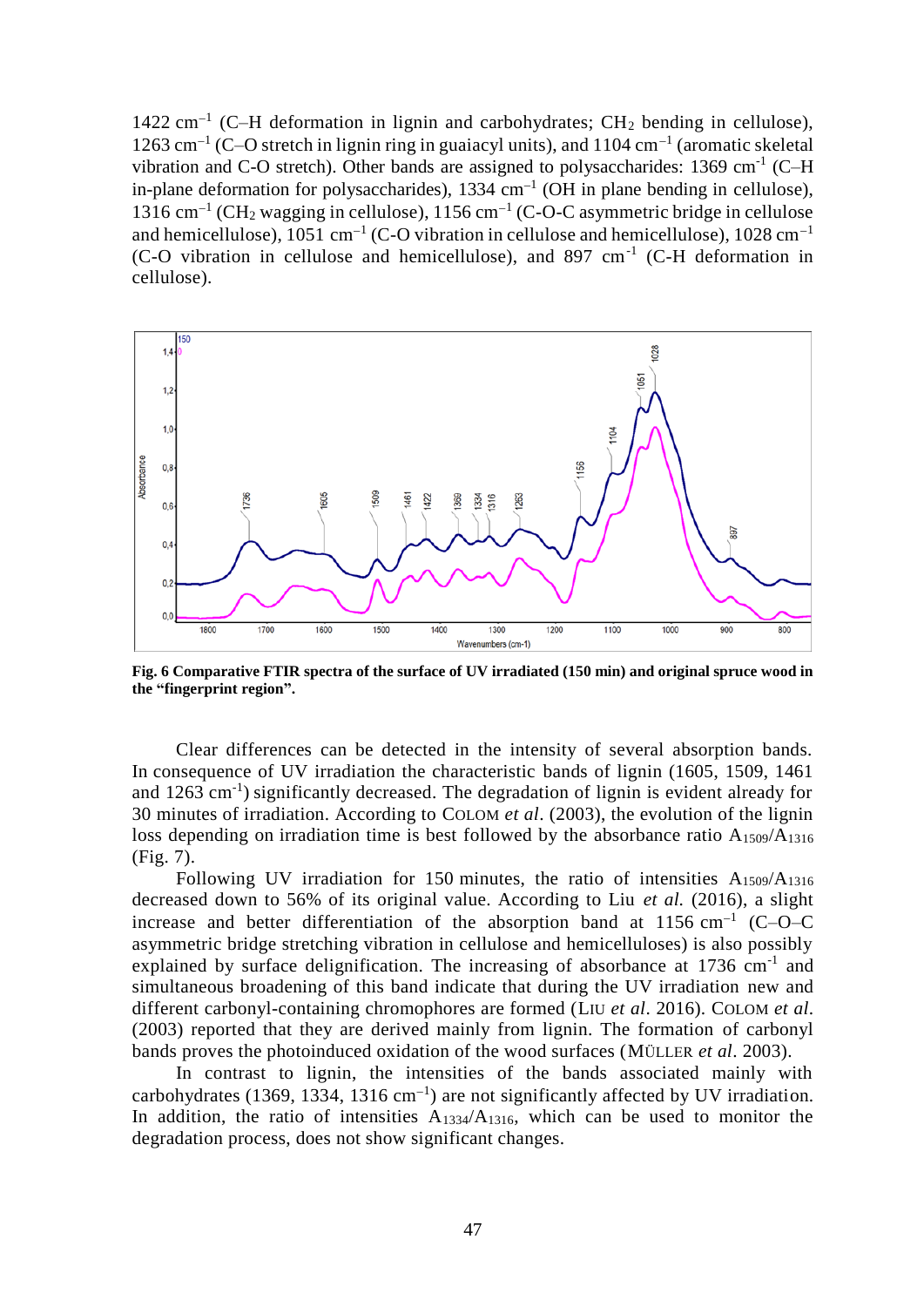

**Fig. 7 The lignin loss depending on irradiation time expressed as the ratio of absorbances A1509/A1316.**

# **CONCLUSION**

The highest changes of colour characteristics  $L^*$  and  $b^*$  were observed in the first 30 minutes of the UV exposure. Coordinate a\* in the whole the monitored range shifted slightly to the red region of the colour space. A colour difference  $\Delta E^*$  reached the value of 12.3 after UV irradiation for 150 minutes can be described as different colours.

FTIR analysis confirms the wood sensitivity to UV irradiation. In consequence of UV irradiation the characteristic bands of lignin decreased significantly. The degradation of lignin is evident already for 30 minutes of irradiation. The intensities of the bands associated mainly with carbohydrates are not significantly affected by UV irradiation.

A combined analysis of FTIR ratio with colour changes showed an increasing trend of b\* coordinate indicating the yellowing mostly related to lignin photodegradation. The yellowness increased while the relative ratio lignin/carbohydrates decreased and the relative ratio carbonyl/carbohydrates increased.

#### **REFERENCES**

ALLEGRETTI O., TRAVAN L.,CIVIDINI R. 2009. Drying Techniques to obtain White Beech. In Quality control for wood and wood products. In EDG Wood Drying Seminar, Bled,  $2009$ , s.  $7-12$ .

ANDRADY A.L., HAMID S.H., HU X., TORIKAI A. 1998. Effects of increased solar ultraviolet radiation on materials. In Journal of Photochemistry and Photobiology B: Biology. ISSN 1011-1344, 1998,  $46(1-3): 96-113.$ 

BLAŽEJ *et al*. 1975. Chémia dreva (Wood Chemistry). 1st ed. Bratislava : ALFA, 1975, 224 p. CHANG T.C., CHANG H.T., CHANG S.T. 2010a. Influences of extractives on the photodegradation of wood. In Polymer Degradation and Stability. ISSN 0141-3910, 2010,  $(95)$ : 516-521.

CHANG T.C., CHANG H.T., WU C.L., CHANG S.T. 2010b. Stabilizing effect of extractives on the photooxidation of *Acacia confusa* wood. In Polymer Degradation and Stability. ISSN 0141-3910, 2010, (95): 1518-1522.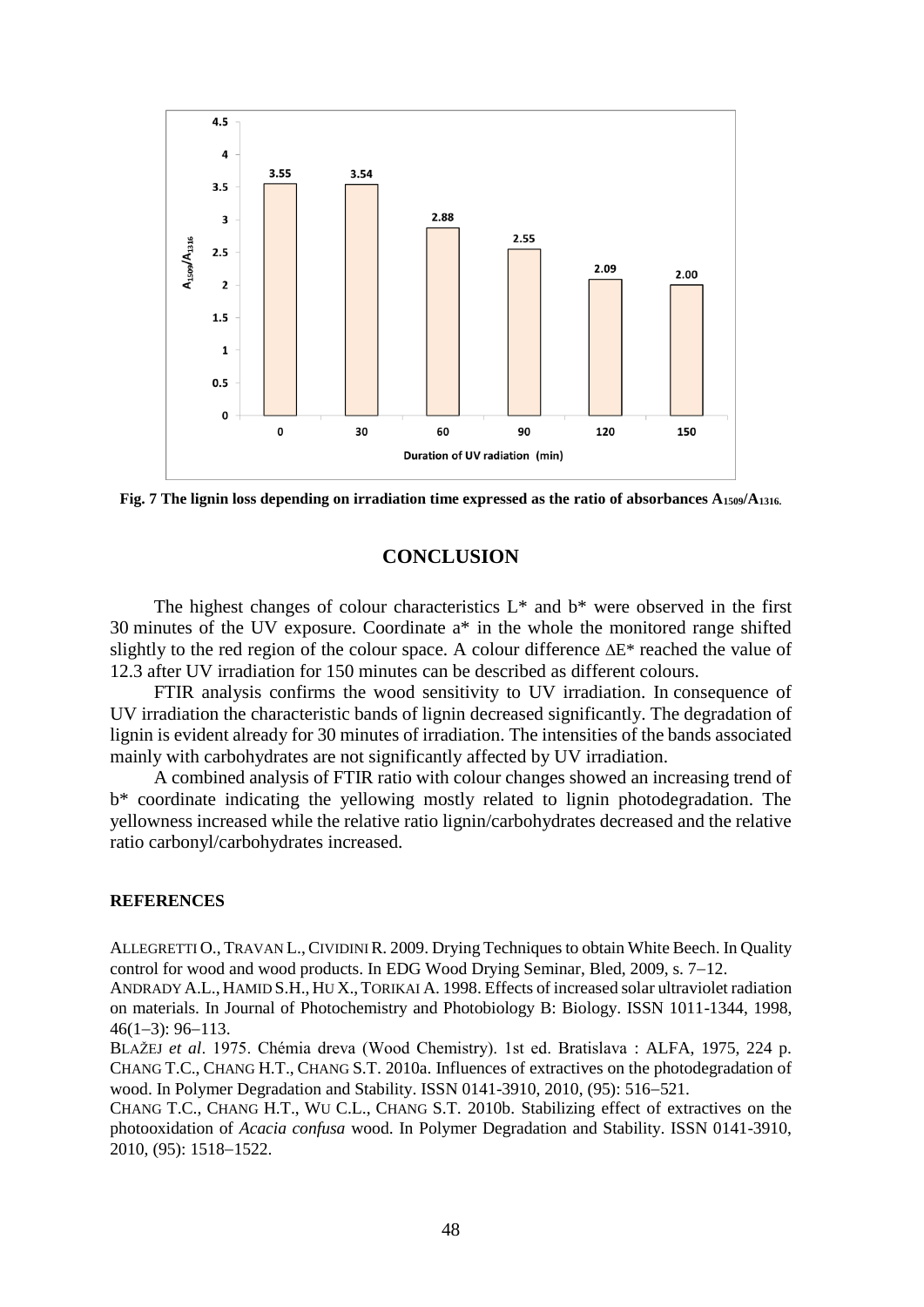COLOM X., CARRILLO F., NOGUÉS F., GARRIGA P. 2003. Structural analysis of photodegraded wood by means of FTIR spectroscopy. In Polymer Degradation and Stability. ISSN 0141-3910, 2003,  $(80): 543 - 549.$ 

DZURENDA L. 2018. The Shades of Color of *Quercus robur* L. Wood Obtained through the Processes of Thermal Treatment with Saturated Water Vapor. In BioResources. ISSN 1930-2126, 2018, 13(1): 1525-1533.

FENGEL D., WEGENER G. 1984. Wood: Chemistry, Ultrastructure, Reactions. 1st ed. Berlin : New York : de Gruyter, 1984, 613 p. ISBN 3-11-008481-3.

HON D.N.-S. 2001. Photochemistry of wood. Wood and Cellulosic Chemistry, 2nd ed. New York : Marcel Dekker Inc., 2001, p. 513-546. ISBN 0-8247-0024-4.

HRČKA R. 2013. Farba dreva: Teoretický ročný kruh (Colour of Wood: Theoretical Annual Ring). In Acta Facultatis Xylologiae Zvolen. ISSN 1336-3824, 2013, 55(1): 5–12.

ISO 11664-4:2008 en. Colorimetry - Part 4: CIE 1976 L\*a\*b\* Colour space.

KAČÍK F., SOLÁR R. 2000. Analytická chémia dreva (Analytical Wood Chemistry). 1st ed. Zvolen : TU in Zvolen, 2000, 369 p. ISBN 80-228-0882-0.

KUBOVSKÝ I., KAČÍK F. 2009. FT-IR Study of Maple Wood Changes due to CO<sub>2</sub> Laser Irradiation. In Cellulose Chemistry and Technology, ISSN 0576-9787, 2009, 43(7–8): 235–240.

KUBOVSKÝ I., URGELA S. 2004. Farba a svetlo (Colour and Light). 1st ed. Zvolen : TU vo Zvolene, 2004. 103 p. ISBN 80-228-1399-0.

KUBOVSKÝ I., KAČÍK F., REINPRECHT L. 2016. The impact of UV radiation on the change of colour and composition of the surface of lime wood treated with a  $CO<sub>2</sub>$  laser. In Journal of Photochemistry and Photobiology A: Chemistry, ISSN 1010-6030, 2016,  $(322-323)$ : 60-66.

LIU X.Y., TIMAR M.C., VARODI A.M., YI S.L. 2016. Effect of Ageing on the Color and Surface Chemistry of Paulownia Wood (*P. elongata*) from Fast Growing Crops. Bioresources. ISSN 1930- 2126, 11(4): 9400-9420.

MELCER *et al.* 1976. Analytická chémia dreva (Analytical Wood Chemistry). 1<sup>st</sup> ed. Bratislava : ALFA, 1976, 326 p.

MIKULA M., ŘEHÁKOVÁ M., KINDERNAY J. 2001. Urýchlené svetelné starnutie papiera a tlače pomocou nových svetelných zdrojov (Accelerated Aging of Papers and Prints Using New Light Sources. In Proceedings of Pulp and Paper - Technology, Properties and Enviroment, Bratislava 11.  $-12$ .september 2001, p. 198-201. ISBN 80-227-1566-2.

MÜLLER U., RÄTZSCH M., SCHWANNINGER M., STEINER M., ZÖBL H. 2003. Yellowing and IRchanges of spruce wood as result of UV-irradiation. In Journal of Photochemistry and Photobiology B: Biology. ISSN 1011-1344, 2003, (69): 97-105.

PANDEY K.K., PITMAN A.J. 2003. FTIR studies of the changes in wood chemistry following decay by brown-rot and white-rot fungi. In International Biodeterioration & Biodegradation, ISSN 0964-  $8305, (52): 151-160.$ 

REINPRECHT L., BACULÁK J., PÁNEK M. 2011. Prirodzené a urýchlené starnutie náterov pre drevené okná (Natural and accelerated ageing of paints for wooden windows). In Acta Facultatis Xylologiae Zvolen. ISSN 1336-3824, 2011, 53(1): 21–31.

ROSU D., TEACA C.-A., BODIRLAU R., ROSU L. 2010. FTIR and color change of the modified wood as a result of artificial light irradiation. In Journal of Photochemistry and Photobiology B: Biology. ISSN 1011-1344, 2010, 99: 144-149.

ŠOMŠÁK M., REINPRECHT L., TIŇO R. 2015. Účinok plazmy a UV-absorbérov v transparentných akrylátových náteroch na fotostabilitu smrekového dreva v exteriéri (Effect of plasma and UVabsorbents in transparent acrylic coatings on photostability of spruce wood in exterior). In Acta Facultatis Xylologiae Zvolen. ISSN 1336-3824, 2015, 57(1): 63-73.

STN 50 0376:1963. Skúšania papiera. Stanovenie stálosti papiera na svetle (Paper Testing. Light Fastness of Paper).

T 204 os-76:2001. Standard Test Method for Ethanol-Toluene Solubility of Wood.

TIMAR M.C., VARODI A.M., GURAU L. 2016. Comparative study of photodegradation of six wood species after short-time UV exposure. In Wood Science and Technology. ISSN 0043-7719, 2016,  $(50): 135 - 163.$